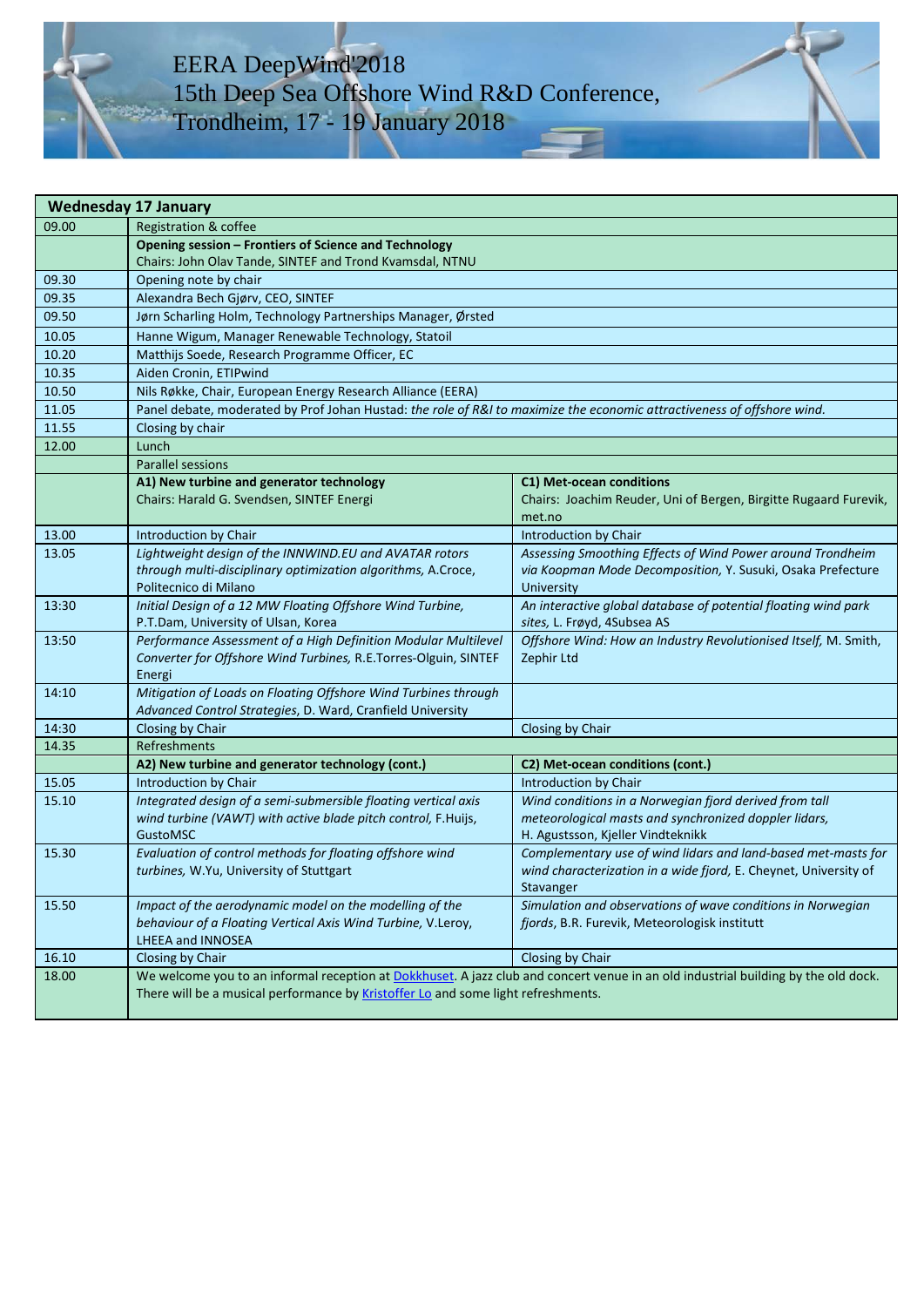# EERA DeepWind'2018 15th Deep Sea Offshore Wind R&D Conference, Trondheim, 17 - 19 January 2018

| <b>Thursday 18 January</b> |                                                                   |                                                                     |  |
|----------------------------|-------------------------------------------------------------------|---------------------------------------------------------------------|--|
|                            | <b>Parallel sessions</b>                                          |                                                                     |  |
|                            | D1) Operation & maintenance                                       | <b>E1) Installation and sub-structures</b>                          |  |
|                            | Chairs: Thomas Welte, SINTEF Energi                               | Chairs: Michael Muskulus, NTNU, Arno van Wingerde, Fraunhofer       |  |
|                            | Marcel Wiggert, Fraunhofer IWES                                   | <b>IWES</b>                                                         |  |
| 09.00                      | <b>Introduction by Chair</b>                                      | Introduction by Chair                                               |  |
| 09.05                      | Wind Turbine Gearbox Planet Bearing Failure Prediction            | Floating offshore wind turbine design stage summary in LIFES50+     |  |
|                            | Using Vibration Data, S. Koukoura, University of Strathclyde      | project, G. Pérez, TECNALIA                                         |  |
| 09.30                      | Data Insights from an Offshore Wind Turbine Gearbox               | A comprehensive method for the structural design and verification   |  |
|                            | Replacement, A.K. Papatzimos, University of Edinburgh             | of the INNWIND 10MW tri-spar floater, D. Manolas, NTUA              |  |
| 09.50                      | Further investigation of the relationship between main-bearing    | Reducing cost of offshore wind by integrated structural and         |  |
|                            | loads and wind field characteristics, A. Turnbull, University of  | geotechnical design, K. Skau, NGI and NTNU                          |  |
|                            | Strathclyde                                                       |                                                                     |  |
| 10.10                      | Damage Localization using Model Updating on a Wind Turbine        | Catenary mooring chain eigen modes and the effects on fatigue       |  |
|                            | Blade, K. Schröder, University of Hannover                        | life, T.A.Nygaard, IFE                                              |  |
| 10.30                      | Refreshments                                                      |                                                                     |  |
|                            |                                                                   |                                                                     |  |
|                            | D2) Operation & maintenance (cont.)                               | E2) Installation and sub-structures (cont.)                         |  |
| 11.00                      | Using a Langevin model for the simulation of environmental        | A numerical study of a catamaran installation vessel for installing |  |
|                            | conditions in an offshore wind farm, H.Seyr, NTNU                 | offshore wind turbines, Z. Jiang, NTNU                              |  |
| 11.20                      | The LEANWIND suite of logistics optimisation and full life-cycle  | FSFound - Development of an Instrumentation System for novel        |  |
|                            | simulation models for offshore wind farms, F.D. McAuliffe,        | Float / Submerge Gravity Base Foundations, P. McKeever, ORE         |  |
|                            | <b>Univeristy College Cork</b>                                    | Catapult                                                            |  |
| 11.40                      | Analysis, comparison and optimization of the logistic concept for | Integrated conceptual optimal design of jackets and foundations,    |  |
|                            | wind turbine commissioning, M. Wiggert, Fraunhofer IWES           | M. Stolpe, Technical University of Denmark                          |  |
| 12.00                      | Closing by Chair                                                  | Closing by Chair                                                    |  |
| 12.05                      | Lunch                                                             |                                                                     |  |
|                            | B1) Grid connection and power system integration                  | G1) Experimental Testing and Validation                             |  |
|                            | Chairs: Prof Kjetil Uhlen, NTNU                                   | Chairs: Tor Anders Nygaard, IFE                                     |  |
|                            | Prof Olimpo Anaya-Lara, Strathclyde University                    | Ole David Økland, SINTEF Ocean, Amy Robertson, NREL                 |  |
| 13.05                      | Introduction by Chair                                             | Introduction by Chair                                               |  |
| 13.10                      | Ancillary services from wind farms, Prof William Leithead         | Wind tunnel experiments on wind turbine wakes in yaw:               |  |
|                            |                                                                   | Redefining the wake width, J.Schottler, ForWind, University of      |  |
|                            |                                                                   | Oldenburg                                                           |  |
| 13.35                      | North Seas Offshore Network: Challenges and its way forward,      | A Detached - Eddy - Simulation study: Proper - Orthogonal -         |  |
|                            | P.Härtel, Fraunhofer IWES                                         | Decomposition of the wake flow behind a model wind turbine,         |  |
|                            |                                                                   | J.Göeing, Technische Universität Berlin                             |  |
| 13.55                      | Towards a fully integrated North Sea Offshore Grid: An            | BOHEM (Blade Optical HEalth Monitoring), P. McKeever, ORE           |  |
|                            | engineering-economic assessment of a Power Link Island, M.        | Catapult                                                            |  |
|                            | Korpås, NTNU                                                      |                                                                     |  |
| 14.15                      | Generic Future Grid Code regarding Wind Power in Europe,          | Scaled Wind Turbine Setup in Turbulent Wind Tunnel, F. Berger,      |  |
|                            | T.K.Vrana, SINTEF Energi                                          | CvO University of Oldenburg                                         |  |
| 14.35                      | Refreshments                                                      |                                                                     |  |
|                            | B2) Grid connection and power system integration (cont.)          | G2) Experimental Testing and Validation (cont.)                     |  |
| 15.05                      | Statistical Analysis of Offshore Wind and other VRE Generation to | Documentation, Verification and Validation of Real-Time Hybrid      |  |
|                            | Estimate the Variability in Future Residual Load, M.Koivisto, DTU | Model tests for the 10MW OO-Star Wind Floater semi FOWT,            |  |
|                            | Wind Energy                                                       | M.Thys, SINTEF Ocean                                                |  |
| 15.25                      | A demonstrator for experimental testing integration of offshore   | Validation of the real-time-response ProCap measurement system      |  |
|                            | wind farms with HVDC connection, S.D'Arco, SINTEF Energi          | for full field flow measurements in a model-scale wind turbine      |  |
|                            |                                                                   | wake, J.Bartl, NTNU                                                 |  |
| 15.45                      | Optimal Operation of Large Scale Flexible Hydrogen Production in  | Experimental Study on Slamming Load by Simplified Substructure,     |  |
|                            | Constrained Transmission Grids with Stochastic Wind Power,        | Byoungcheon Seo, University of Ulsan, Korea                         |  |
|                            | E.F.Bødal, NTNU                                                   |                                                                     |  |
| 16.05                      | Small signal modelling and eigenvalue analysis of multiterminal   | Physical model testing of the TetraSpar floater in two              |  |
|                            | HVDC grids, Salvatore D'Arco, SINTEF Energi AS                    | configurations, M.Borg, DTU Wind Energy                             |  |
| 16.25                      | Closing by Chair                                                  | Closing by Chair                                                    |  |
| 16.30                      | Refreshments                                                      |                                                                     |  |
| 17.00                      | Poster session                                                    |                                                                     |  |
| 19.00                      | Conference dinner                                                 |                                                                     |  |
|                            |                                                                   |                                                                     |  |

Side event 1645-1845: Presentation of French research centres and companies involved in offshore wind energy <http://www.france.no/no/norge-oslo/fransk-delegasjon-pa-erra-deepwind-2018/>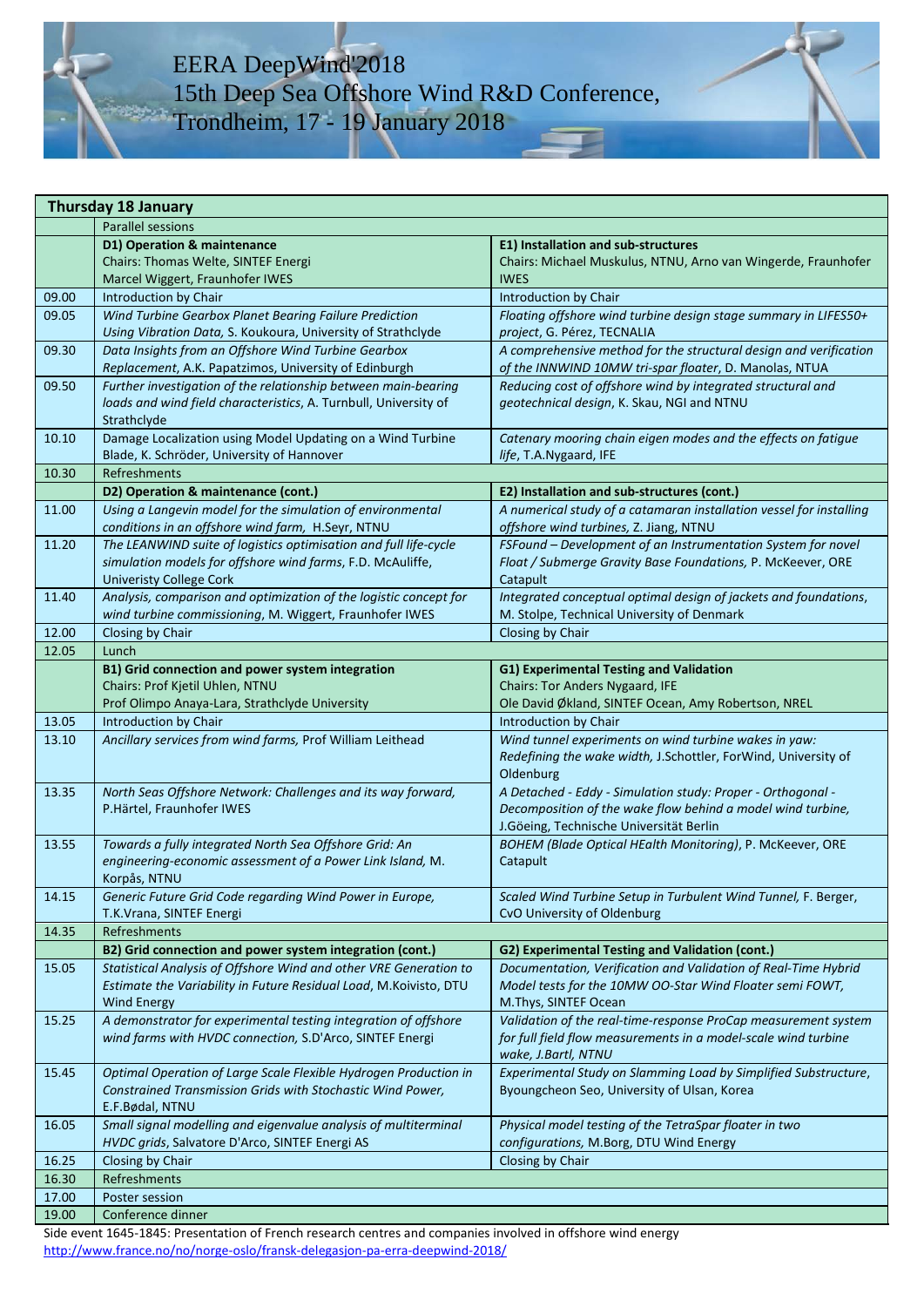### **Thursday 18 January**

#### **17.00: Poster Session with refreshments**

### **Session A**

- 1. *Load estimation and O&M costs of Multi Rotor Array turbine for the south Baltic Sea*, M. Karczewski, Lodz University of Technology
- 2. *Dynamic Responses Analysis for Initial Design of a 12 MW Floating Offshore Wind Turbine with a Semi-Submersible Platform*, J.Kim, University of Ulsan, Korea

#### **Session B**

- 3. *Experimental Validation of a Novel Inertia-less VSM Algorithm*, Luis Reguera Castillo, University of Strathclyde
- *4. Reducing Rapid Wind Farm Power Fluctuations Using the Modular Multilevel Converter,* A.A.Taffese, NTNU
- *5. SiC MOSFETs for Offshore Wind Applications,* S. Tiwari, NTNU/SINTEF Ocean

#### **Session C**

- *6. Extreme met-ocean conditions in a Norwegian fjord,* Z. Midjiyawa, Meteorologisk instiutt
- *7. Modelling of non-neutral wind profiles - current recommendations vs. coastal wind climate measurements*, P. Domagalski, Lodz University of **Technology**
- 8. Uncertainty estimations for offshore wind resource assessment and power verification, D. Foussekis, Centre for Renewable Energy Sources **Session D**
- *9. Using a Langevin model for the simulation of environmental conditions in an offshore wind farm,* H.Seyr, M.Muskulus, NTNU
- *10. On the effects of environmental conditions on wind turbine performance – an offshore case study,* E. González, CIRCE Universidd de Zaragoza

### **Session E**

- 11. *Design optimization with genetic algorithms: How does steel mass increase if offshore wind monopiles are designed for a longer service life?* L. Ziegler, Rambøll Wind
- 12. *Coupled Hybrid Mooring Systems for Floating Offshore Wind Farms for Increased System Stability*, M. Goldschmidt, Offshore Wind Consultants Ltd.
- 13. *Experimental Study on Slamming Load by Simplified Substructure*, A. Krogstad, NTNU
- 14. *Effect of hydrodynamic load modelling on the response of floating wind turbines and its mooring system in small water depths*, Kun Xu, NTNU
- 15. *A GPS/accelerometer integrated hub position monitoring algorithm for offshore wind turbine with monopile foundation*, Z. Ren, NTNU
- 16. *Supply chains for floating offshore wind substructures - a TLP example,* H.Hartmann, University Rostock
- 17. *Critical Review of Floating Support Structures for Offshore Wind Farm Deployment*, M Leimeister, REMS, Cranfield University
- 18. *Asessment of the state-of-the-art ULS design procedure for offshore wind turbine sub-structures*, C. Hübler, Leibniz Univ Hannover
- 19. *Offshore Floating Platforms: Analysis of a Solution for Motion Mitigation*, A.Rodriguez Marijuan, Saitec Offshore Technologies
- 20. *State-of-the-art model for the LIFES50+ OO-Star Wind Floater Semi 10MW floating wind turbine*, A. Pegalajar-Jurado, DTU
- 21. *Validation of a CFD model for the LIFES50+ OO-Star Wind Floater Semi 10MW and investigation of viscous flow effects,* H. Sarlak, DTU
- 22. *Nonlinear Wave Load Effects on Structure of Monopile Wind Turbines*, M. Mobasheramini, Queens University, Bryden Center
- 23. *Designing FOWT mooring system in shallow water depth*, V. Arnal, LHEEA, Centrale Nantes
- 24. *Construction Possibilities for Serial Production of Monolithic Concrete Spar Buoy Platforms,* C. Molins, UPC-Barcelona Tech
- 25. *Extreme response estimation of offshore wind turbines with an extended contour-line method, J-T.Horn, NTNU*
- 26. *Fabrication and Installation of OO-Star Wind Floater, T.Landbø, Dr.techn.Olav Olsen*

## **Session F**

- *27. Experimental validation of analytical wake and downstream turbine performance modelling*, F. Polster, Technical University of Berlin
- *28. Reduce Order Model for the prediction of the aerodynamic lift around the NACA0015 airfoil, M.S. Siddiqui, NTNU*
- *29. Fast divergence-conforming reduced orders models for flow, E. Fonn, SINTEF Digital*

## **Session G**

- 30. *Sensitivity analysis of the dynamic response of a floating wind turbine*, R. Siavashi, University of Bergen
- 31. *Offshore Wind: How an Industry Revolutionised Itself*, M. Smith, Zephir Ltd
- 32. *Parameter Estimation of Breaking Wave Load Model using Monte Carlo Simulation*, S. Wang, DTU Wind Energy
- 33. *Emulation of ReaTHM testing*, L. Eliassen, SINTEF Ocean
- *34. Multiple degrees of freedom real-time actuation of aerodynamic loads in model testing of floating wind turbines using cable-driven parallel robots*, V. Chabaud, NTNU/SINTEF Ocean
- *35. A 6DoF hydrodynamic model for real time implementation in hybrid testing*, I. Bayati, Politecnico di Milano
- *36. Kalman Estimation of Position and Velocity for ReaTHM Testing Applications,* E.Bachmann Mehammer, Imperial College London/SINTEF Energi
- *37. Numerical modelling and validation of a semisubmersible floating offshore wind turbine under wind and wave misalignment*, S.OH, ClassNK

## *Session H*

*38. Impact on wind turbine loads from different down regulation control strategies,* C. Galinos, DTU

**Side event 1745-1845:** Presentation of French research centres and companies involved in offshore wind energy <http://www.france.no/no/norge-oslo/fransk-delegasjon-pa-erra-deepwind-2018/>

19.00: Dinner